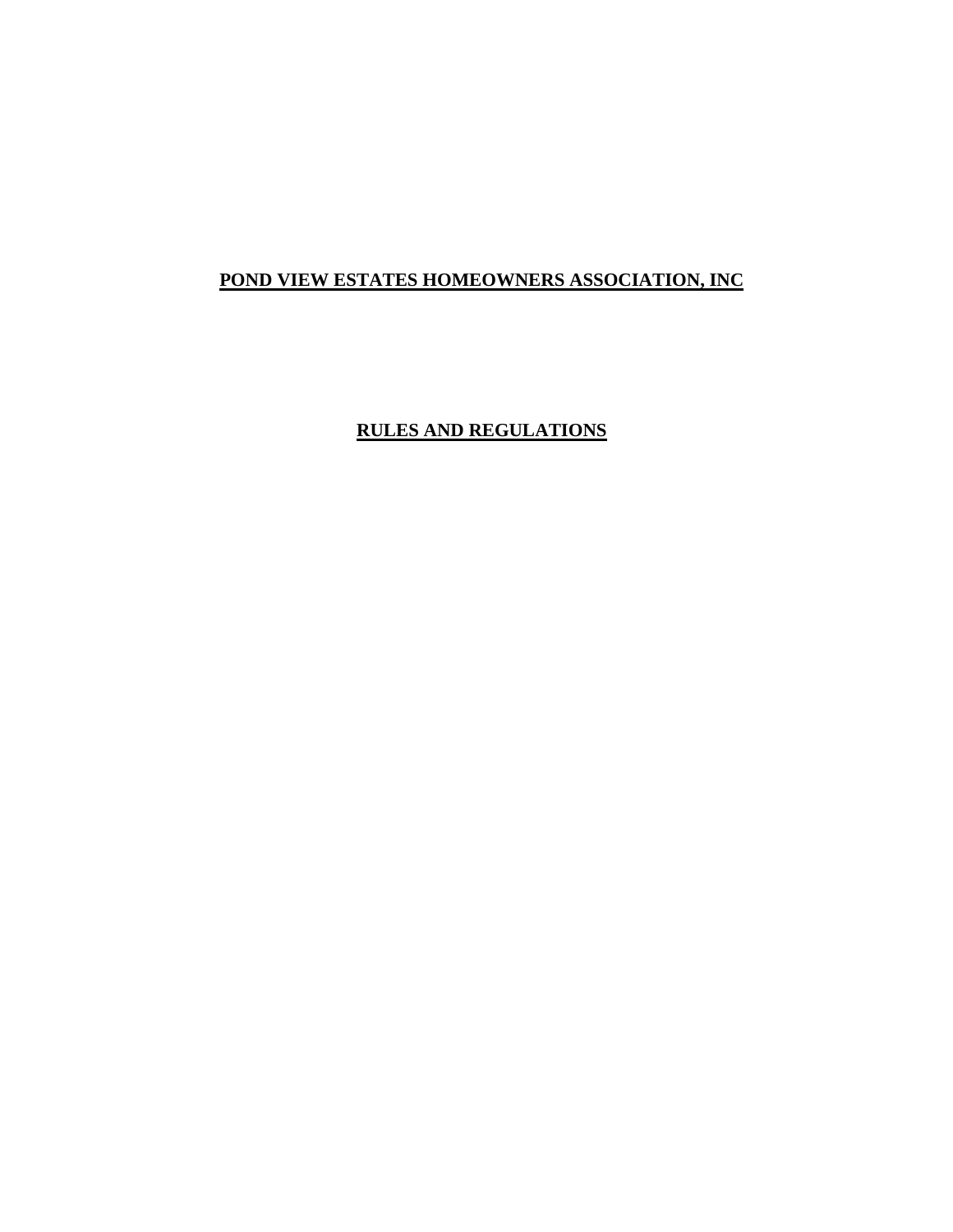# POND VIEW ESTATES HOMEOWNERS ASSOCIATION, INC. **RULES AND REGULATIONS TABLE OF CONTENTS**

| Section 1. |  |
|------------|--|
| Section 2. |  |
|            |  |
| Section 1. |  |
| Section 2. |  |
|            |  |
| Section 1. |  |
| Section 2. |  |
|            |  |
| Section 1. |  |
| Section 2. |  |
| Section 3. |  |
|            |  |
| Section 1. |  |
|            |  |
| Section 1. |  |
| Section 2. |  |
| Section 3. |  |
| Section 4. |  |
| Section 5. |  |
| Section 6. |  |
| Section 7. |  |
|            |  |
|            |  |
|            |  |
| Section 1. |  |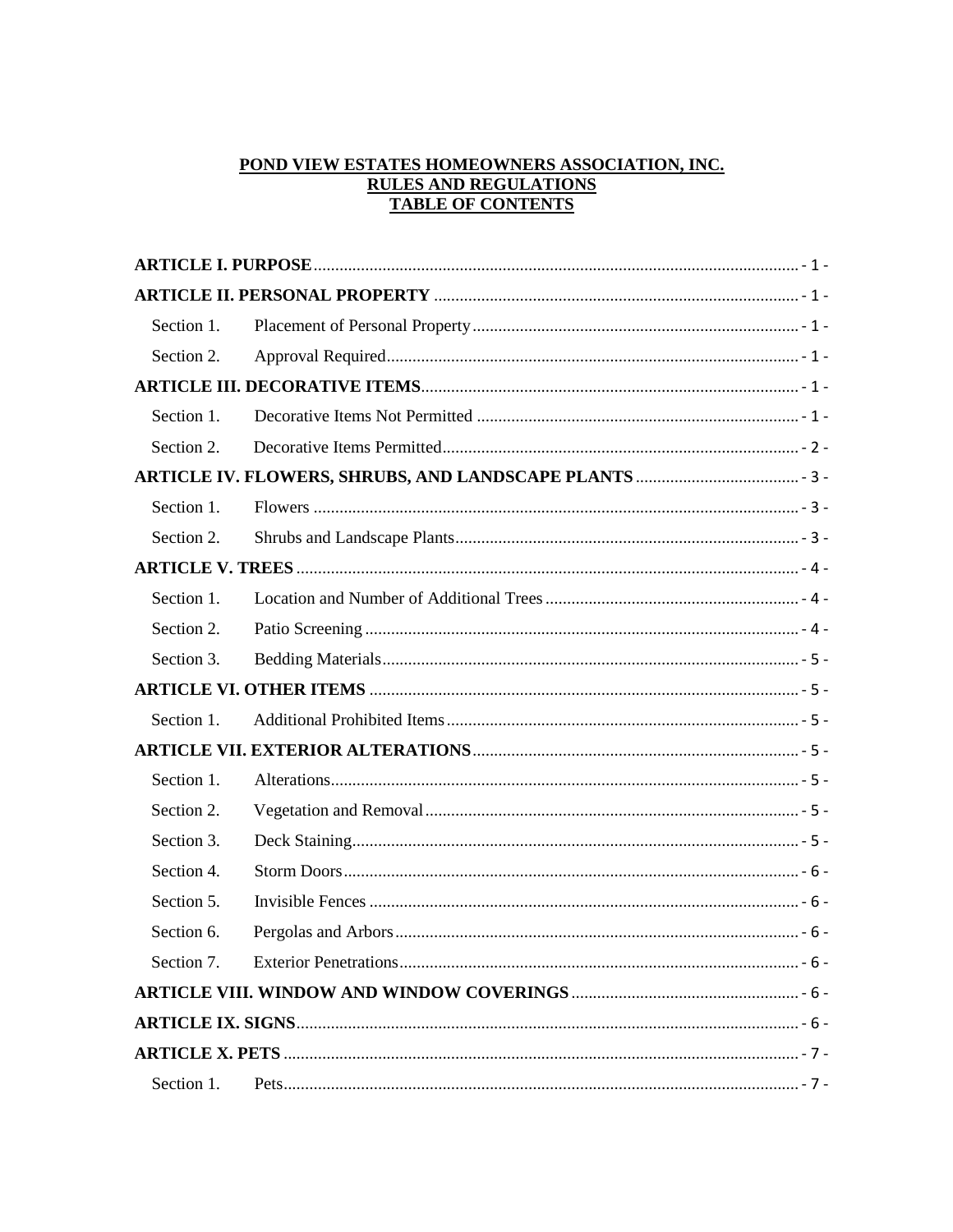| Section 2. |  |
|------------|--|
| Section 3. |  |
| Section 4. |  |
| Section 5. |  |
|            |  |
|            |  |
| Section 2. |  |
| Section 3. |  |
|            |  |
|            |  |
|            |  |
|            |  |
|            |  |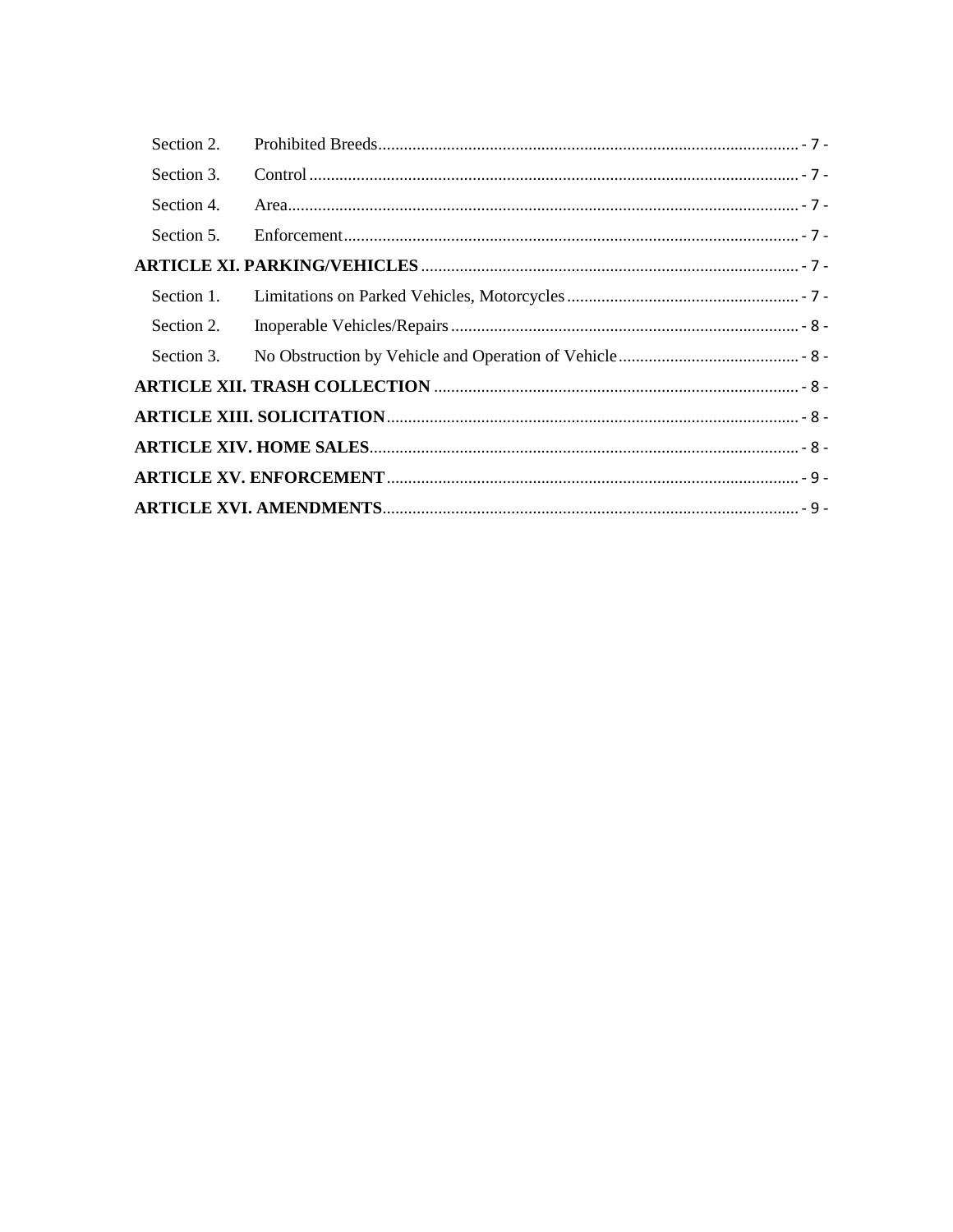### **HOMEOWNERS ASSOCIATION RULES AND REGULATIONS**

### **ARTICLE I. PURPOSE**

<span id="page-3-0"></span>Pursuant to Declaration of Covenants, Easements, Restrictions, Assessments and Assessment Liens ("Declaration") and the Articles of Incorporation and Bylaws under which the Pond View Estates Homeowners Association, Inc. ("Association"), these Rules and Regulations are set forth to expand upon, supplement and detail the information and restrictions set forth in the Declaration. These Rules and Regulations have been developed and adopted by the Board of Directors (the "Board") of the Association to provide for an attractive and harmonious place to live and to protect the investment homeowners have made in their homes and the community. All homeowners are required to follow these Rules and Regulations.

# **ARTICLE II. PERSONAL PROPERTY**

#### <span id="page-3-2"></span><span id="page-3-1"></span>Section 1. Placement of Personal Property

All personal property, such as lawn chairs, grills, bicycles, tables, etc., must be kept inside the patio, deck, porch area, or garage. Except for when such personal property is in actual and immediate use, nothing may be stored or placed on lawn, driveway or sidewalk that would interfere with lawn care or snow removal.

## <span id="page-3-3"></span>Section 2. Approval Required

Nothing may be hung or displayed, nor may signs, awnings, canopies, shutters, antennae or satellite dishes or any other device or ornament be affixed to or placed upon the exterior walls, doors, fences or roof of any structure without prior written approval of the Association Board of Directors or Design Review Committee, whichever reviews such requests at the time the request is made.

#### **ARTICLE III. DECORATIVE ITEMS**

#### <span id="page-3-5"></span><span id="page-3-4"></span>Section 1. Decorative Items Not Permitted

In addition to any other prohibited decorative items as set forth in these Rules and Regulations and except as specifically allowed in Section 2 of this Article, display of any of the following is not permitted:

- bird baths
- gazebos
- mounted garden hose hangers
- exterior wall plaques (except house numbers as may be approved by the Design Review Committee)
- trellises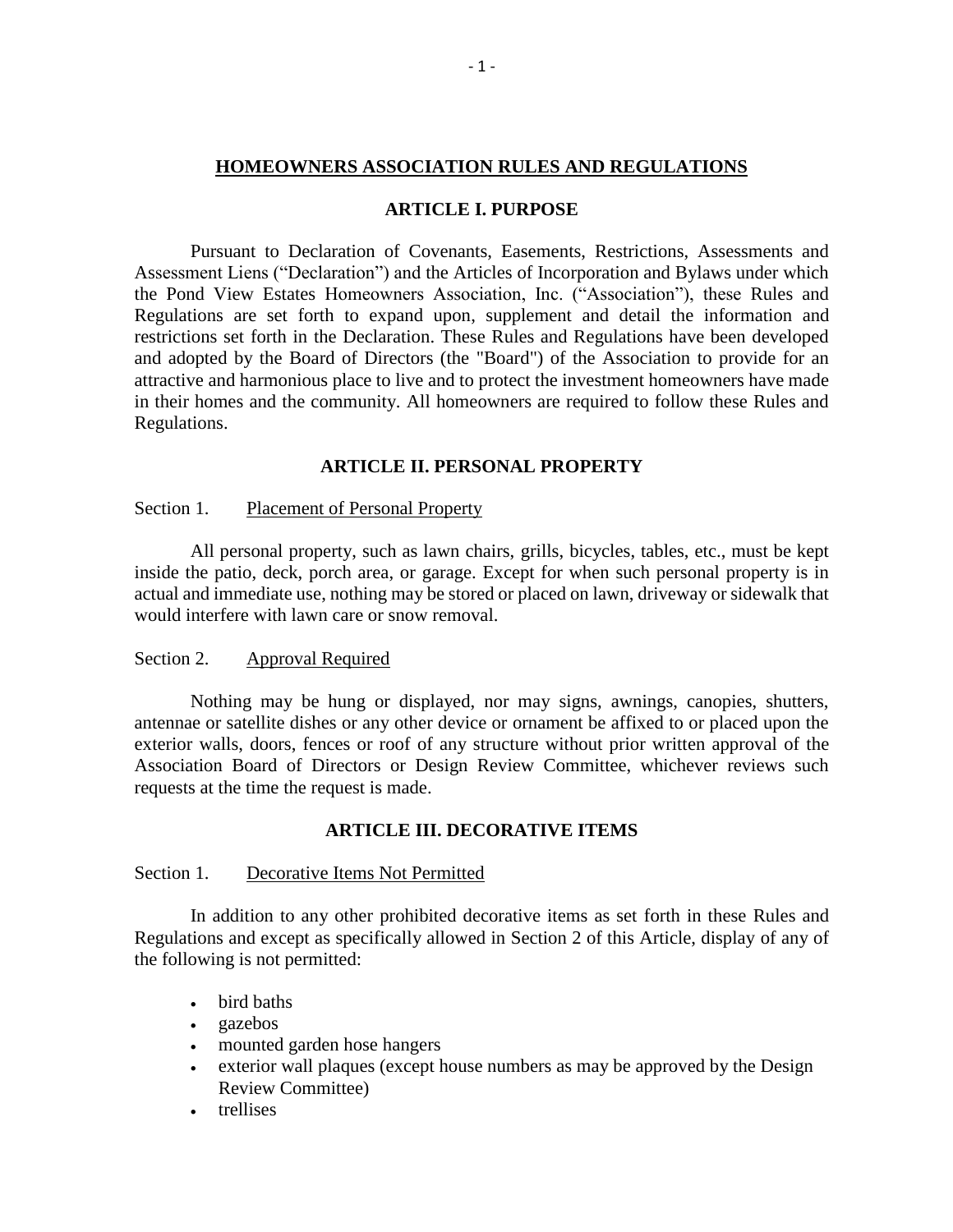- lattice
- awnings
- statue, statuette, yard or lawn ornaments
- artificial flowers
- plant cages
- ornamental rocks or stones (except stepping stones noted in Section 2 of this Article or those approved during the landscaping process)
- windsocks/wind chimes/decorative flags

#### <span id="page-4-0"></span>Section 2. Decorative Items Permitted

*Stepping Stones:* Up to three stepping stones are permitted in the landscape bed mulched area around the front and sides of each home provided they are earth tone in color (warm browns, tans, grays, greens, dark reds, dark oranges, and muted yellows), no taller than four (4) inches, and do not exceed fifteen (15) inches in diameter. If stepping stones are placed to act as "steps" through a mulch or stone bed in the rear yard, up to three may be used up to 20" by 24" in size and must be natural stone/cast stone in color or stained or stamped concrete in earth tone colors. However, stepping stones in a rear yard mulch or stone bed must be contained within the bed and may not encroach on the lawn.

*Potted Plants / Planters:* Up to four (4) earth tone pots are permitted outside the front of the home, including the porch. Pots shall not exceed 24" in diameter and 32" in height. All pots must be removed from the outside of the building by November  $1<sup>st</sup>$  of each year, or the date of the first snowfall, whichever comes first. Potted plants/planters are not allowed on the sides of the home. Potted plants/planters are not restricted on the deck or patio on the rear of the home.

*Shepherd's Hook:* One shepherd's hook for hanging plants is allowed inside the landscape bed area, but may not exceed 48" in height as measured from the adjacent ground to the topmost point.

*Bird Feeders:* Up to two bird feeders are allowed per home. In addition:

- Feeders must not exceed 18" in length and 5" in diameter;
- no open feeders permitted;
- only songbird seed may be used, no cracked corn or suet feeders;
- no themed feeders, such as lighthouse or sunflower permitted;
- feeders to be suspended on a metal pole or shepherd's hook;
- feeders must be located within landscape planting area on the rear of the house or any natural area (not in lawn area);
- feeders must be maintained;
- feeders must be taken down during vacation, or when Homeowner is otherwise not present, for more than 4 weeks.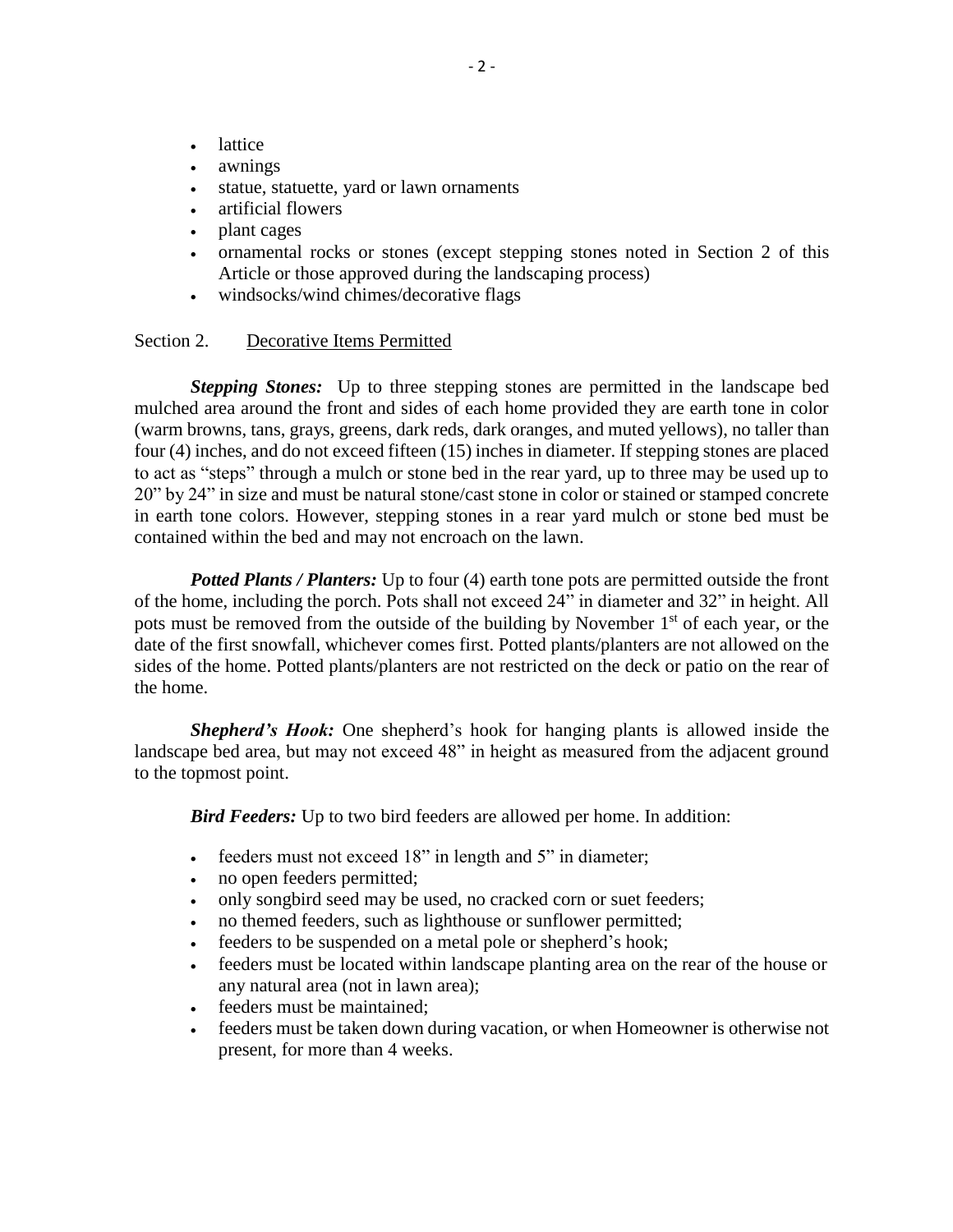*Landscape Lights:* Low voltage lights may be placed directly along sidewalks in the front yard and around the patio in the rear yard. A total of up to twelve lights are permissible along the sidewalk in the front yard and an additional twelve lights are permissible around the patio in the rear yard. Lights must be less than 18" in height installed, and be brown, black, or clay in color.

*Wreaths:* Decorative wreaths may be hung on the front door or garage coach lights only. All wreaths are to be no larger than 34" in diameter. Wreaths are not permitted on exterior walls.

*Winter and Other Holiday Decorations:* Holiday lights and decorations are permitted to be placed on building exteriors, provided the decorations do not damage the building, gutters or siding. No plastic or inflatable holiday decorations are allowed within the community. Holiday decorations are not allowed in lawn areas. Winter holiday decorations may not be displayed before Thanksgiving Day and must be removed by no later than January 7<sup>th</sup> of the following year. Non-winter holiday decorations may not be displayed more than one week before or one week after the holiday.

*The American Flag* – The American flag may be flown or displayed at any time following normal American flag protocol.

# **ARTICLE IV. FLOWERS, SHRUBS, AND LANDSCAPE PLANTS**

<span id="page-5-1"></span><span id="page-5-0"></span>Section 1. Flowers

Annual and Perennial flowers may be planted by homeowners in the landscape beds around their home. Flowers shall not exceed 30" in height and shall not encroach on the sidewalk. Flowers are not permitted around any tree.

Flowers must be well maintained by the homeowner throughout the growing season and dead annuals must be removed by the homeowner at the end of the season. Homeowners will receive a written notice regarding any flowers that are not maintained during the growing season and if corrective action is not taken by the Homeowner within the time specified in the notice, the flowers will be subject to removal by the Association grounds keeper with the cost for removal to be billed to the Homeowner. The Association is not responsible for any Homeowner planted flowers that are damaged from lawn care, landscaping, shrub trimming or mulching.

#### <span id="page-5-2"></span>Section 2. Shrubs and Landscape Plants

Any planting of new shrubs outside the designated landscape bed areas need to receive prior written approval by the Association Board or Design Review Committee, whichever reviews such requests at the time the request is made. Approval request forms are available from the Property Manager. Additional landscape plants which may be considered must be of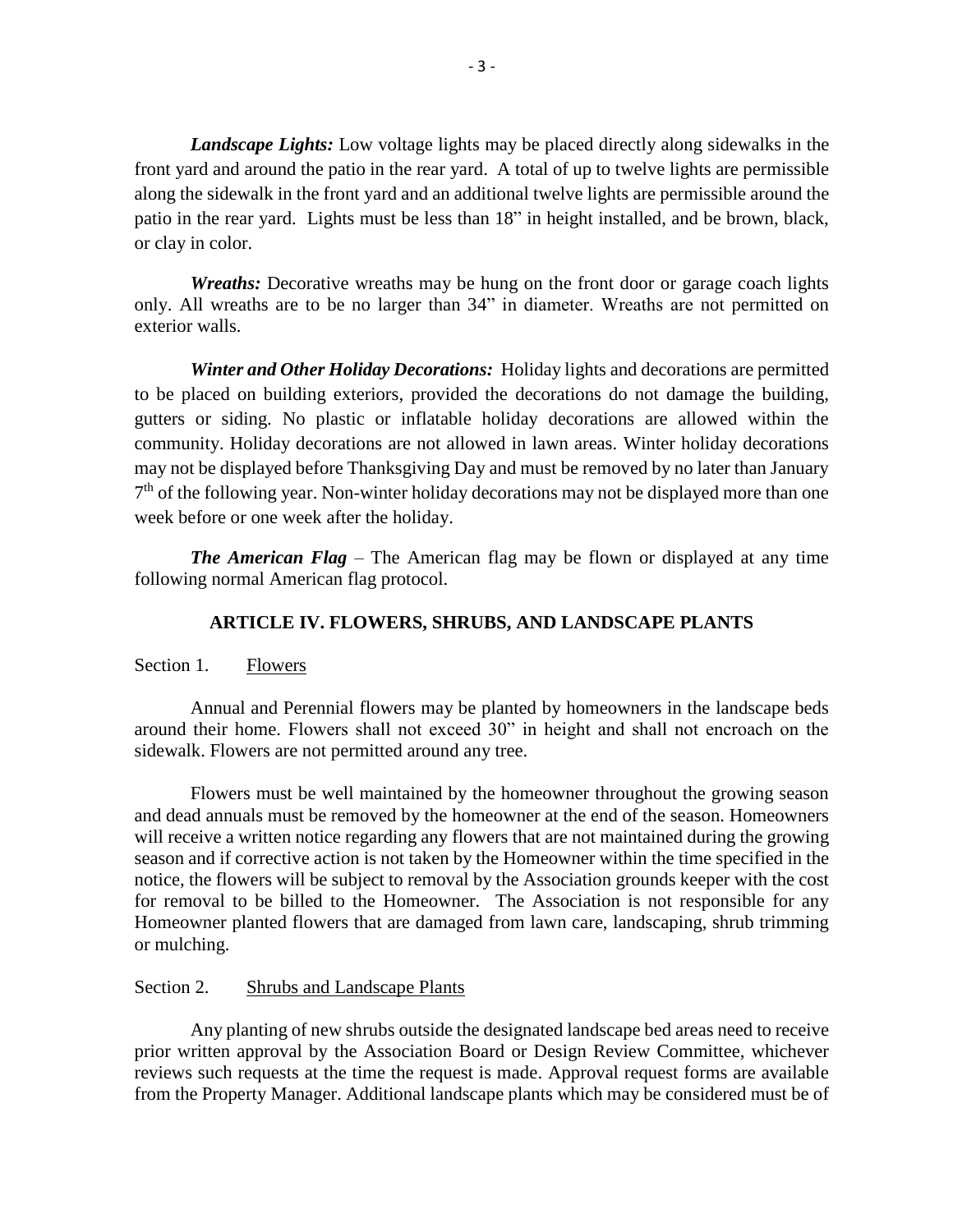a species already in use in the community and which, at maturity, will be compatible with the existing plant material.

The size and shape of any new planting beds is subject to approval from the Association Board or Design Review Committee, whichever reviews such requests at the time the request is made. Any new bed will be mulched with matching hardwood or matching stone if stone was used in the beds around the home.

# **ARTICLE V. TREES**

## <span id="page-6-1"></span><span id="page-6-0"></span>Section 1. Location and Number of Additional Trees

No trees are allowed in the side yards between homes.

One additional tree is allowed in the front yard (in addition to the ornamental tree installed as part of the landscaping plan from Apple Tree). Placement of the additional tree in the front yard must not conflict with the city provided street tree at maturity. The additional tree must be one of the following ornamental trees:

- Autumn Brilliance Serviceberry;
- Ivory Silk Japanese Lilac;
- Red Jewel Crabapple;
- Prairie Fire Crabapple;
- Pink Spire Crabapple.

Up to three additional trees are allowed in the back yard. The additional trees must be of the following:

- Autumn Blaze Maple (shade);
- Heritage River Birch (shade);
- Autumn Brilliance Serviceberry (ornamental);
- Ivory Silk Japanese Lilac (ornamental);
- Red Jewel Crabapple (ornamental);
- Prairie Fire Crabapple (ornamental);
- Pink Spire Crabapple (ornamental);
- Black Hills Spruce (evergreen);
- Colorado Blue Spruce (evergreen);
- Spartan Juniper (evergreen).

# <span id="page-6-2"></span>Section 2. Patio Screening

In addition to the front and rear yard trees allowed above, up to four (4) *Spartan Junipers* can be planted to provide screening/privacy for a patio provided they are placed to allow efficient lawn mowing. Trees for patio screening may be placed adjacent to the patio or near the side property line adjacent to the patio. In the event Spartan Junipers are not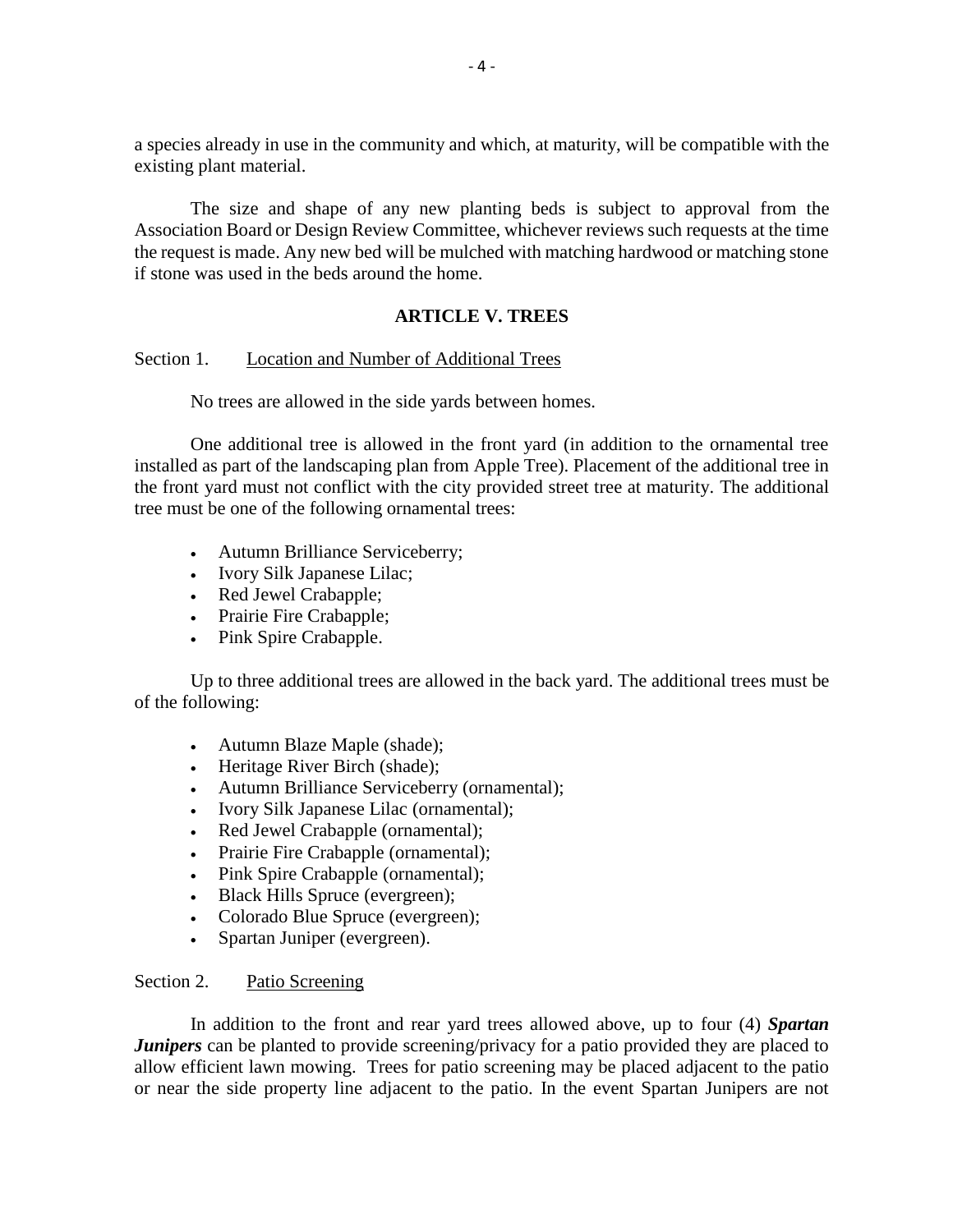available at the time of the request, the Design Review Committee may approve one or more alternate trees.

## <span id="page-7-0"></span>Section 3. Bedding Materials

All additional trees must be surrounded by a bedding ring. Bedding material around the tree must match the bedding material used in other landscaped areas around the house.

If mulch is used around a tree, plastic edging is allowed, but not required.

If stone is used around a tree, plastic edging is required.

# **ARTICLE VI. OTHER ITEMS**

<span id="page-7-2"></span><span id="page-7-1"></span>Section 1. Additional Prohibited Items

The following items are not permitted around the exterior of any homes:

- any type of yard sign (except for those noted in Article VIII);
- cypress or other mulch not approved for during the landscaping process;
- swing or other children sets;
- basketball poles/hoops;
- laundry poles;
- clothes lines.

# **ARTICLE VII. EXTERIOR ALTERATIONS**

# <span id="page-7-4"></span><span id="page-7-3"></span>Section 1. Alterations

No alterations, additions, fences, walls, patios, decks, etc., may be made to the exterior surface of any home, nor may any trees or shrubs be planted, transplanted or removed without prior written approval of the Board or Design Review Committee, whichever reviews such requests at the time the request is made.

#### <span id="page-7-5"></span>Section 2. Vegetation and Removal

Homeowners may not remove or clear any vegetation in the natural areas to the rear or side of the home without prior written approval from the Association Board or Design Review Committee, whichever reviews such requests at the time the request is made.

### <span id="page-7-6"></span>Section 3. Deck Staining

Wood decks may be left natural or may be stained brown, grey, clay and variations of those, provided the color compliments the existing colors of the exterior of the home.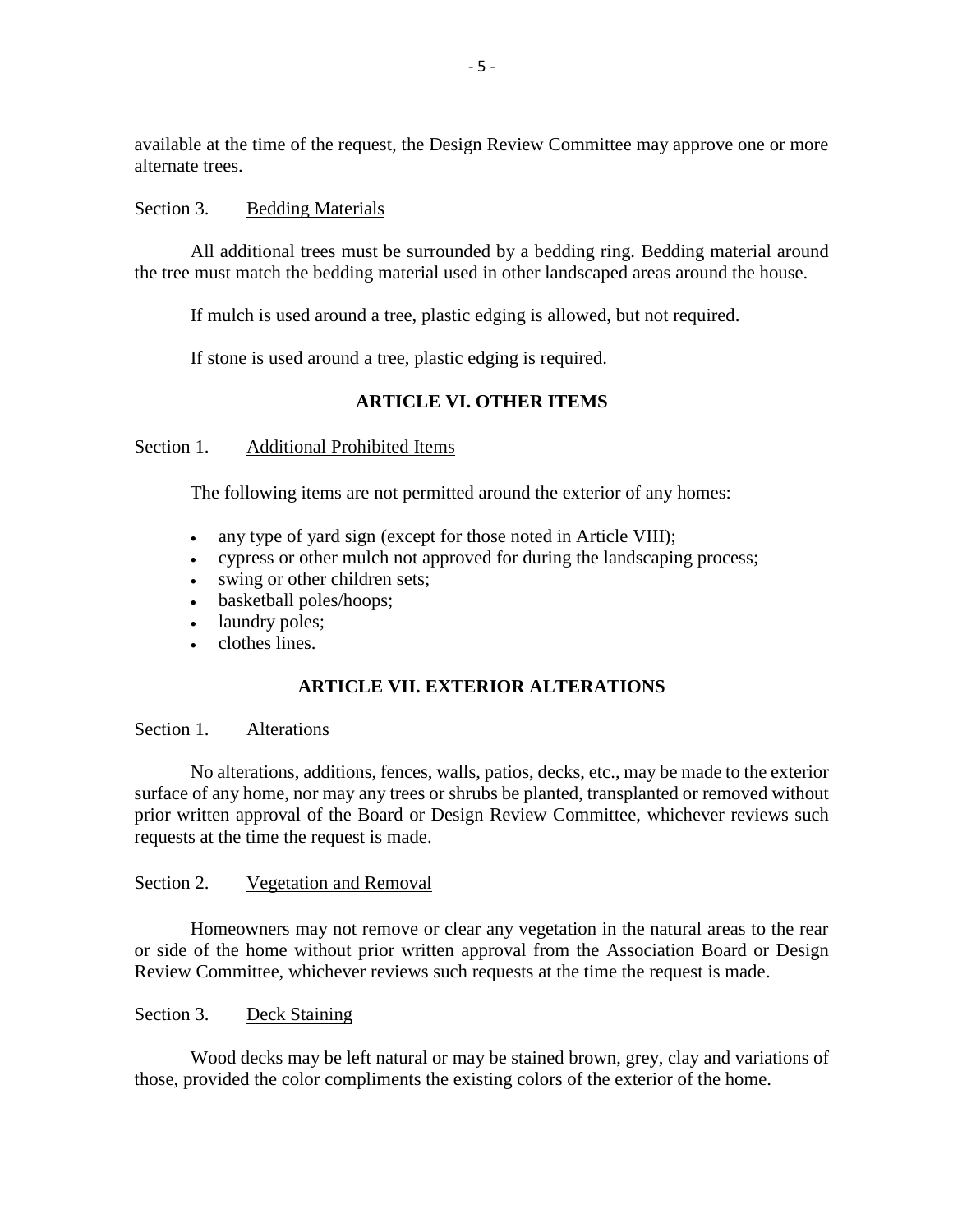#### <span id="page-8-0"></span>Section 4. Storm Doors

Storm doors may be added at the Homeowner's expense using only the approved design and color and after obtaining the approval from the Association Board of Directors or Design Review Committee, whichever reviews such requests at the time the request is made. Specific information about approved storm doors may be obtained from the Property Manager.

#### <span id="page-8-1"></span>Section 5. Invisible Fences

Invisible fences may be installed by Homeowner, at Homeowner's expense, provided the lawn is returned to its prior condition. Homeowner will be responsible for any maintenance required for the invisible fence. Other than fences installed by the Declarant or Association, no other fences are permitted.

#### <span id="page-8-2"></span>Section 6. Pergolas and Arbors

Pergolas and arbors with overhead beams/rafters are permitted. The structure must be non-rusting metal in brown, grey, clay and variations of those, or cedar, which may be left natural or stained brown, grey, clay and variations of those, provided the color compliments the existing colors of the exterior of the home. White will not be allowed. Before erecting a pergola or arbor, homeowner must submit a drawing, including an example of description of the color and primary material(s) to the Association Board of Directors or Design Review Committee, whichever reviews such requests at the time the request is made.

#### <span id="page-8-3"></span>Section 7. Exterior Penetrations

Drilling holes, pounding nails, or driving screws through the exterior siding, trim, and masonry is not allowed. Such penetrations expose the exterior walls to moisture and damage.

#### **ARTICLE VIII. WINDOW AND WINDOW COVERINGS**

<span id="page-8-4"></span>All window coverings, whether draperies, blinds (vertical or horizontal), shades, or valances, must be white, off-white, light tan, light beige or light gray on the *exterior side*.

## **ARTICLE IX. SIGNS**

<span id="page-8-5"></span>Nothing may be hung or displayed from inside the windows except professionally prepared "For Sale" or security system decals, which shall be limited in size and number. No "For Lease" or "For Rent" signs are permitted. No real estate signs are permitted on any Common Element, including but not limited to the entrance signs or landscape beds.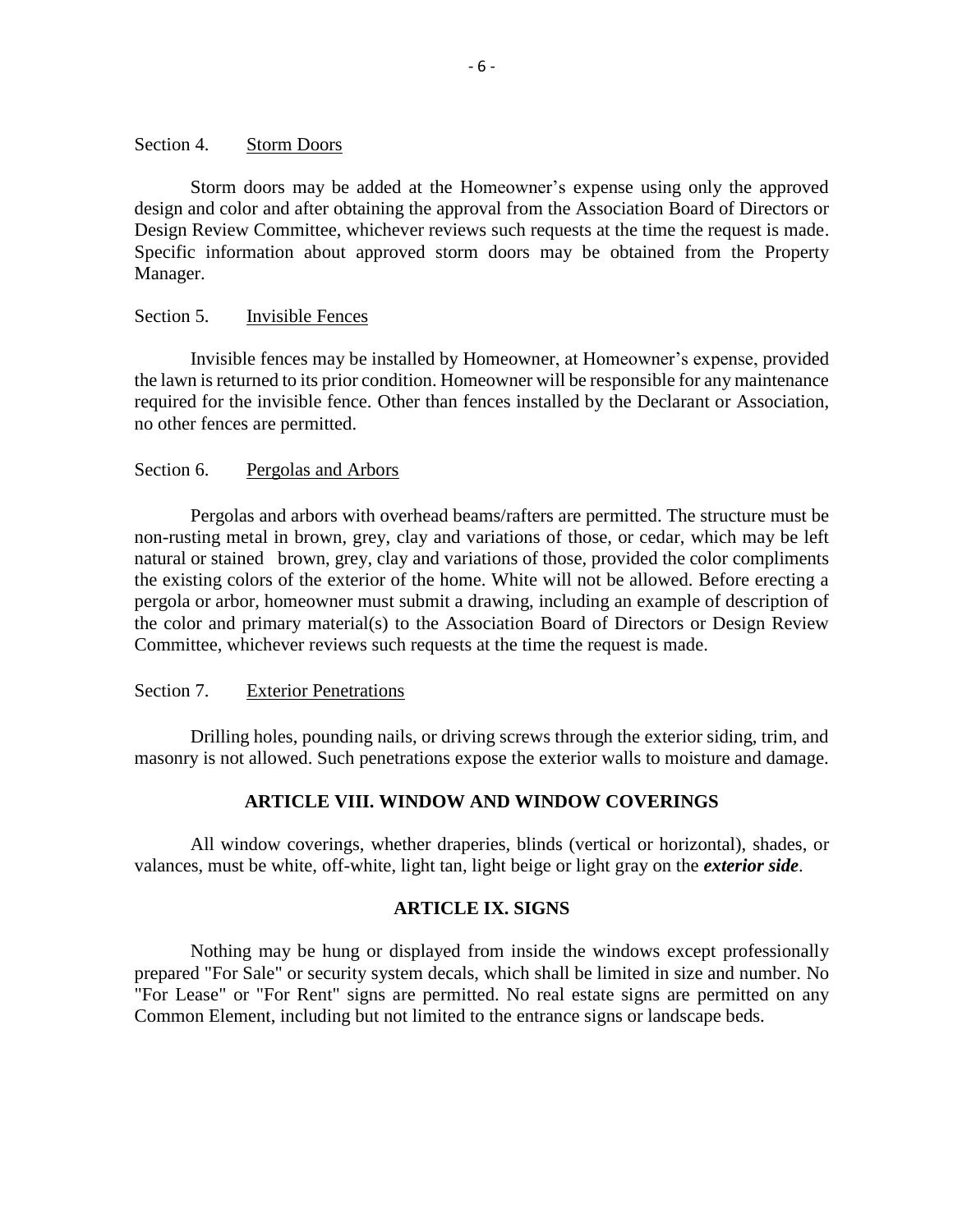#### **ARTICLE X. PETS**

<span id="page-9-0"></span>In addition to the provisions of the Declaration and Association Bylaws concerning animals, the following apply:

<span id="page-9-1"></span>Section 1. Pets

No more than four (4) household domestic pets, not bred or maintained for commercial purposes, may be kept in any one home. Pets shall be limited to birds, fish, dogs or cats. No more than 2 dogs or 2 cats or one dog and one cat shall be allowed. In the event the relevant municipal pet ordinances are more restrictive than those noted here, the municipal ordinances shall control.

#### <span id="page-9-2"></span>Section 2. Prohibited Breeds

Breeds of a dangerous or unpredictable nature, such as dogs of various breeds which are commonly characterized as "attack dogs", are not permitted. Dogs affected by this section include all dogs which are one-half or more Presa Canario, American Staffordshire Terrier, Staffordshire Terrier, American Pit Bull Terrier, Pit Bull Terrier, Miniature Pit Bull Terrier, Rottweiler or Chow Chow.

<span id="page-9-3"></span>Section 3. Control

All permitted pets shall be housed indoors. All pets, when outdoors, shall be maintained on a leash not more than eight (8) feet in length or be within an area enclosed by an invisible fence. Pets shall be supervised by a responsible individual at all times. Such individuals shall be responsible for the immediate cleanup of all pet litter.

<span id="page-9-4"></span>Section 4. Area

Kennels, dog runs and doghouses are not permitted.

#### <span id="page-9-5"></span>Section 5. Enforcement

In addition to the penalty provision as set forth in Article XVII below, if pets become a nuisance, the Homeowner may be required to remove the pet at the discretion of the Board of Directors.

#### **ARTICLE XI. PARKING/VEHICLES**

#### <span id="page-9-7"></span><span id="page-9-6"></span>Section 1. Limitations on Parked Vehicles, Motorcycles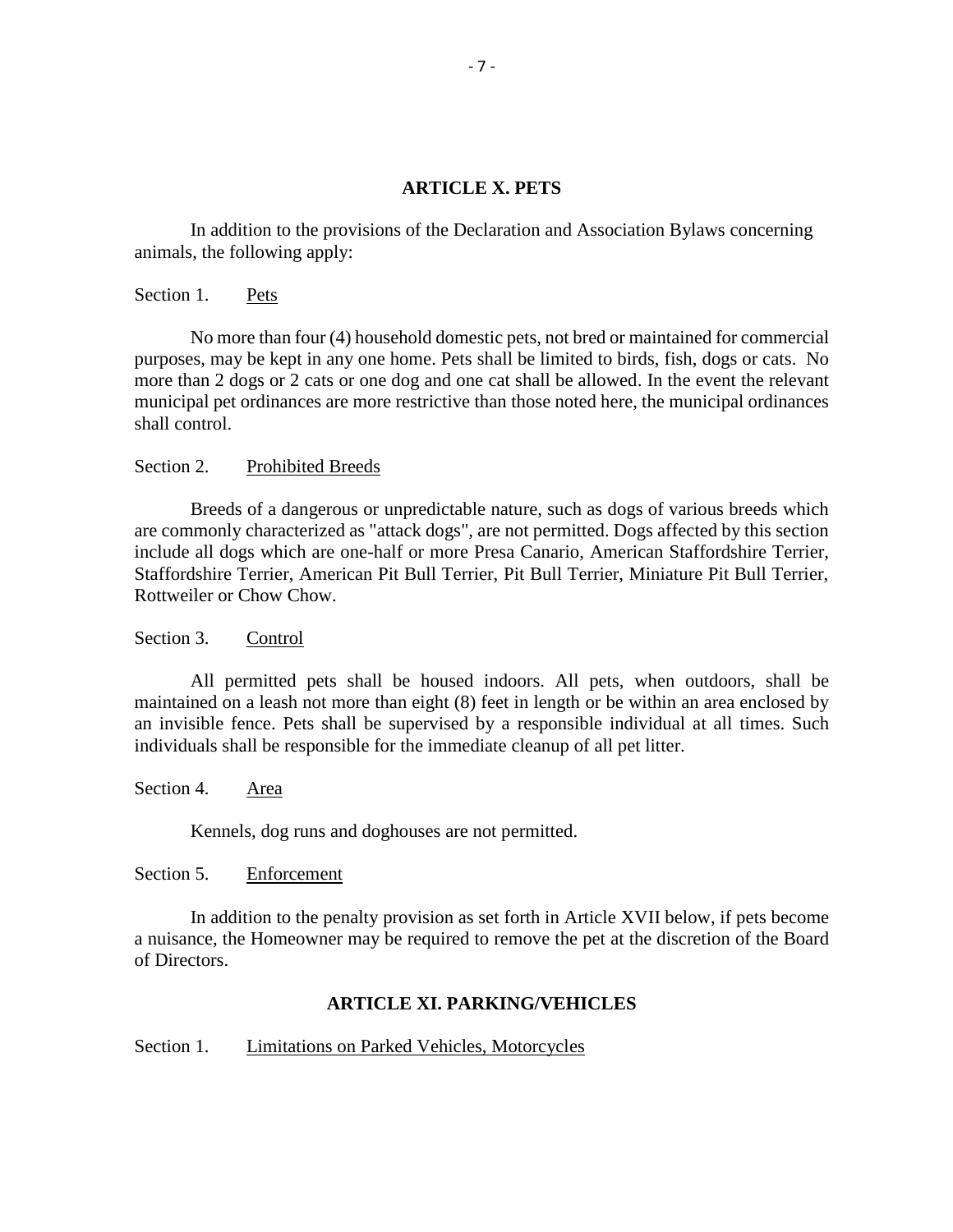No boats, trailers, motorcycles, ATV's, motor homes, trucks (larger than a 3/4 ton pickup), snowmobiles, trailers, travel trailers, and the like or any vehicle with commercial advertising may be parked in any driveway overnight. Other vehicles used for recreation (conversion vans/recreational vehicles) that are not garage-able, will be permitted to park in front of the garage for up to forty-eight (48) hours to allow for loading and unloading.

## <span id="page-10-0"></span>Section 2. Inoperable Vehicles/Repairs

Inoperable vehicles or vehicles without valid registration may not be parked in a driveway for more than 7 consecutive days.

## <span id="page-10-1"></span>Section 3. No Obstruction by Vehicle and Operation of Vehicle

No vehicle shall be parked in any manner which blocks any street or driveway. Parking or driving on the lawn areas is prohibited.

- glass or other breakable items;
- running, diving or disruptive behavior;
- excessive noise, splashing or radios without headphones;
- private pool parties;
- all rafts and body floats;
- electrical devices.

# **ARTICLE XII. TRASH COLLECTION**

<span id="page-10-2"></span>Trash containers shall not be set out prior to 5:00 p.m. the day preceding collection and the containers must be picked up and put away by 9:00 p.m. the day of collection. Only trash containers provided or approved by the municipality are permitted for trash disposal. All trash for collection must be in appropriate containers and must be set out at the main street, next to the curb at the end of the driveway. Trash containers, when not set out for collection, must be kept inside the garage. The Homeowner will be responsible for cleanup of trash spillage from the containers. Compliance with governmental recycling and trash collection laws is required by all homeowners.

#### **ARTICLE XIII. SOLICITATION**

<span id="page-10-4"></span><span id="page-10-3"></span>Solicitation by or on behalf of for-profit enterprises is not authorized within the Community.

#### **ARTICLE XIV. HOME SALES**

Any Homeowner who sells his or her home is responsible for:

 notifying the Association's Management Company of ownership changes at the time a closing date is established;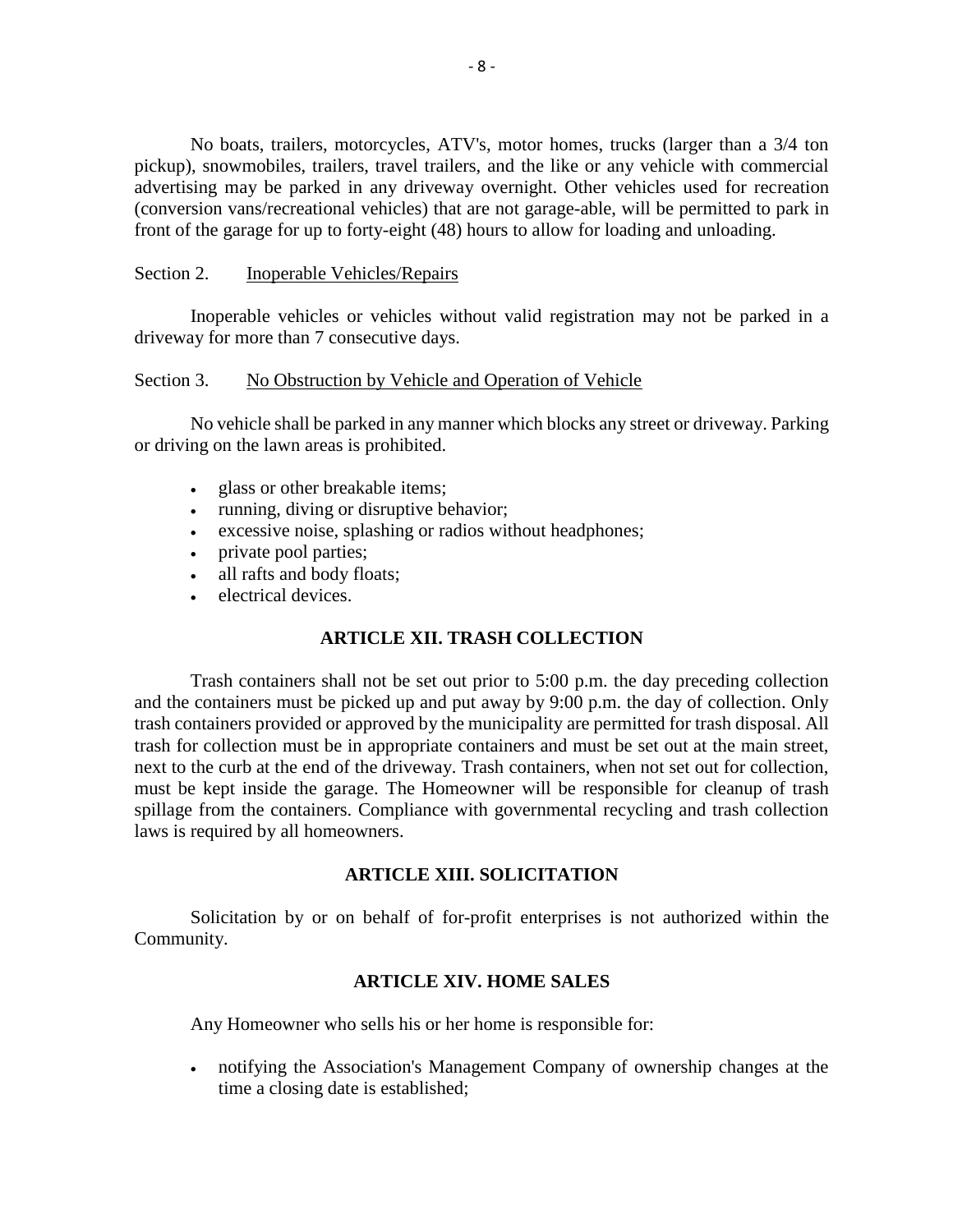- making certain all Association dues are current;
- providing new owners with a copy of the current Declaration, Articles, Bylaws, and Rules & Regulations.

# **ARTICLE XV. ENFORCEMENT**

<span id="page-11-0"></span>The Board of Directors may utilize any of the following, in addition to other measures it deems necessary, in order to maintain compliance with the Rules and Regulations for the Community:

- written notice;
- fine of \$25 for second offense or failure to comply within the time specified within a notice;
- fine of \$50 for third offense or failure to comply within the time specified within a notice.

After providing at least two written notices, including one notice indicating corrective action is planned, the Board may, at its discretion, coordinate correction of the non-compliant item or rules violation and bill the Homeowner for the resulting costs.

# **ARTICLE XVI. AMENDMENTS**

<span id="page-11-1"></span>These Rules and Regulations may be subject to amendment from time to time at the discretion of and by a majority vote of the Association Board of Directors.

These Rules and Regulations adopted by the Board of Directors effective January, 2017.

Revised with minor changes September, 2017.

For the convenience of the Homeowner, the following provisions of the Declaration of Covenants, Easements, Restrictions, Assessments and Assessment Liens are noted. This list may not contain all pertinent restrictions that may impact any particular Homeowner.

10.4. Hazardous Actions or Materials.

Nothing shall be done or kept in or on any Lot or in or on any portion of the Common Elements that is unlawful or hazardous, that might reasonably be expected to increase the cost of casualty or public liability insurance covering the Common Elements, or that might or that does unreasonably disturb the quiet occupancy of any Person residing on any other Lot. These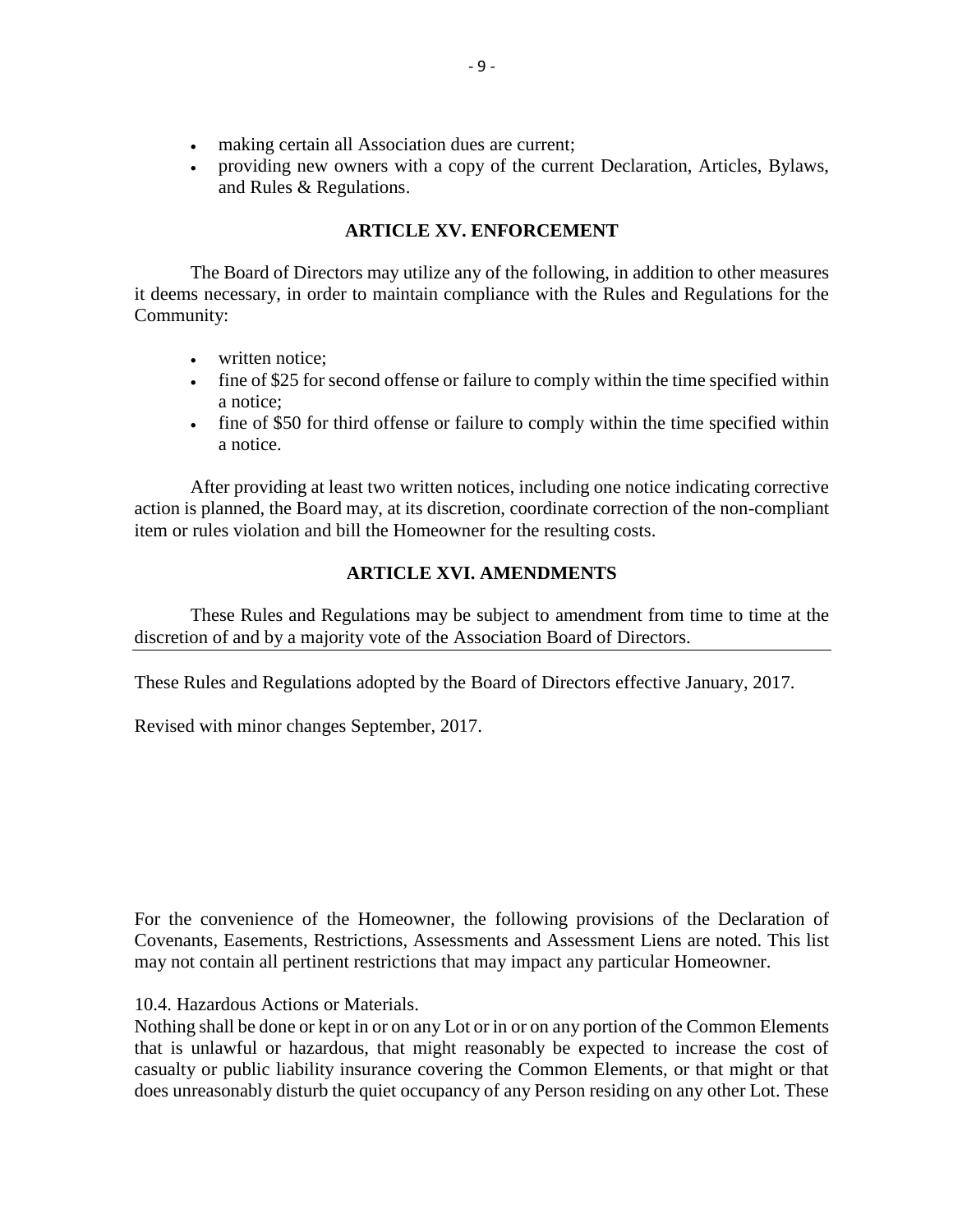provisions shall not be construed so as to prohibit Declarant or any other builder, approved by the Declarant or the Association after the Turnover Date, in the Community from construction activities consistent with reasonable or customary residential construction practices.

#### 10.5. Signs.

No signs of any character shall be erected, posted or displayed upon property in the Community, except: (i) marketing signs installed by Declarant while marketing Lots and Homes for sale or rent; (ii) marketing signs installed by builders approved by Declarant while marketing Lots and Homes for sale or rent; (iii) street and identification signs installed by the Association, Declarant, or any governmental agency; (iv) on the Common Elements, signs regarding and regulating the use of the Common Elements; provided they are approved by the Board; (v) on any Lot, one temporary real estate sign not to exceed six (6) square feet in area advertising that such Lot is for sale or rent; and (vi) except to the extent preempted by federal, state or local law, up to two (2) temporary political signs not more than six (6) square feet each, expressing support for or opposition to an individual candidate or issue which is the subject of a current election, provided the same comply with any local ordinances and any Rules established by the Board. Political signs containing information or expressing opinions other than simple support for or opposition against a specific candidate or issue may be removed by the Association, and not more than one sign for or against any specific candidate or issue may be posted or displayed on any one Lot. All political signs must be removed within three (3) days after the election relative to which such sign(s) was/were erected and may not be placed prior to 21 days before the election. No signs shall be placed in the Common Elements.

# 10.6. Animals.

Except as hereinafter provided, no animals, reptiles, livestock or poultry of any kind shall be raised, bred or kept on any Lot, or in or upon any part of the Common Elements. Notwithstanding the foregoing, household domestic pets, not bred or maintained for commercial purposes, may be maintained in a Home on a Lot, provided that: (i) the maintaining of animals shall be subject to such rules and regulations as the Board may from time to time promulgate, including, without limitation, the right to place limitations on the size, number and type of such pets, and the right levy administrative and enforcement charges against persons who do not clean up after their Pets; and (ii) the rights of an Owner or Occupant to maintain an animal in a Home on a Lot shall be subject to termination if the Board, in its full and complete discretion, determines that maintenance of the animal constitutes a nuisance, creates a detrimental effect on the Community or other Lots or Occupants, or possession of which violates any law, rule or ordinance promulgated by a governmental or quasi-governmental entity. Any animal defined as "vicious" or "dangerous" or similar designation pursuant to the provisions of state or local law is specifically prohibited. Outdoor doghouses, animal cages or runs are prohibited.

10.7. Nuisances.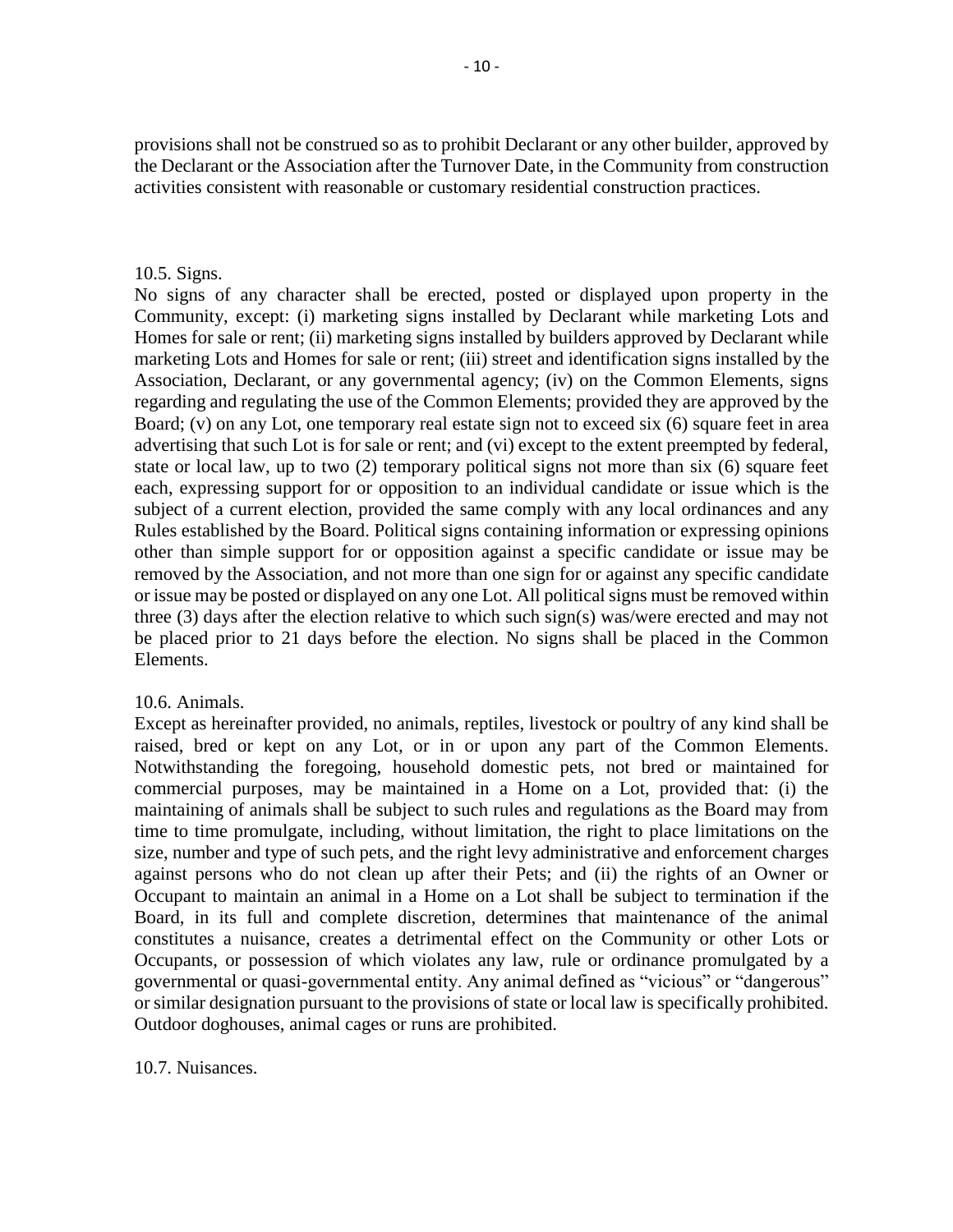No noxious or offensive trade, activity or noise shall be permitted on any property in the Community or within any Home located on any Lot. No soil, except during initial construction of a Home, shall be removed for any commercial purpose.

# 10.8. Businesses.

No industry, business, trade, occupation or profession of any kind may be conducted, operated or established on any Lot, without the prior written approval of the Board. Notwithstanding the foregoing, (i) a "home office" use is permitted, provided such use complies with the requirements of Home Occupation under the ordinances of the Village of Ashwaubenon and does not entail any non-resident employees, generate any traffic or additional parking, require any signage, and is operated in compliance with all laws including any Rules established by the Board; (ii) an Owner or Occupant maintaining a personal or professional library, keeping personal business or professional records or accounts, conducting personal business, making professional telephone calls or corresponding in or from a residence is engaging in a use expressly declared customarily incidental to residential use and is not in violation of these restrictions; and (iii) during the Home construction and initial sales period, Lots generally, including Homes and other Improvements constructed thereon, may be used for construction and sales purposes, including the construction and operation of sales models and/or trailers by Declarant and by builders as approved by Declarant, in its sole discretion.

## 10.9. Storage.

No accessory buildings, storage buildings, barns or sheds of any kind are permitted on any Lot. This Section shall not apply to any storage as may be necessary during the construction of a Home on the Lots.

10.10. Hotel/Transient Uses and Rental/Leasing Requirements and Limitations.

(a) No Home, Lot or other Improvement thereon may be used for hotel or transient uses, including without limitation, uses in which an Occupant is provided customary hotel services such as room service for food and beverage, maid service, bus boy service, furnishing laundry and linen, or similar services. In addition, except for personal care assistants to an occupant of a Home to provide personal care assistance to such occupant arising out of a handicap or due to age and infirmity, there shall be no rental to roomers or boarders, which is rental to one or more persons of a portion of a Home.

(b) Renting and Leasing. (i) Except for personal care assistance as set forth above, no Home, Lot or other Improvement thereon shall be rented or leased for less than an entire Unit. All rental and lease agreements shall be in writing, hereinafter "lease", and not for a term less than six (6) months, and shall provide that the lease is subject in all respects to this Declaration, the Bylaws and the Rules, and shall provide that the failure by the tenant to comply with the terms of this Declaration and the Bylaws and the Rules shall be a default under the lease. (ii) Prior to the commencement of the term of the lease, the Unit Owner shall notify the Board, in writing, of the name or names of the tenant or tenants, anyone co-occupying the Home (e.g. children of the tenant), his, her or their contact information, including telephone numbers and email address if any, and the lease term, together with providing the Association a copy of the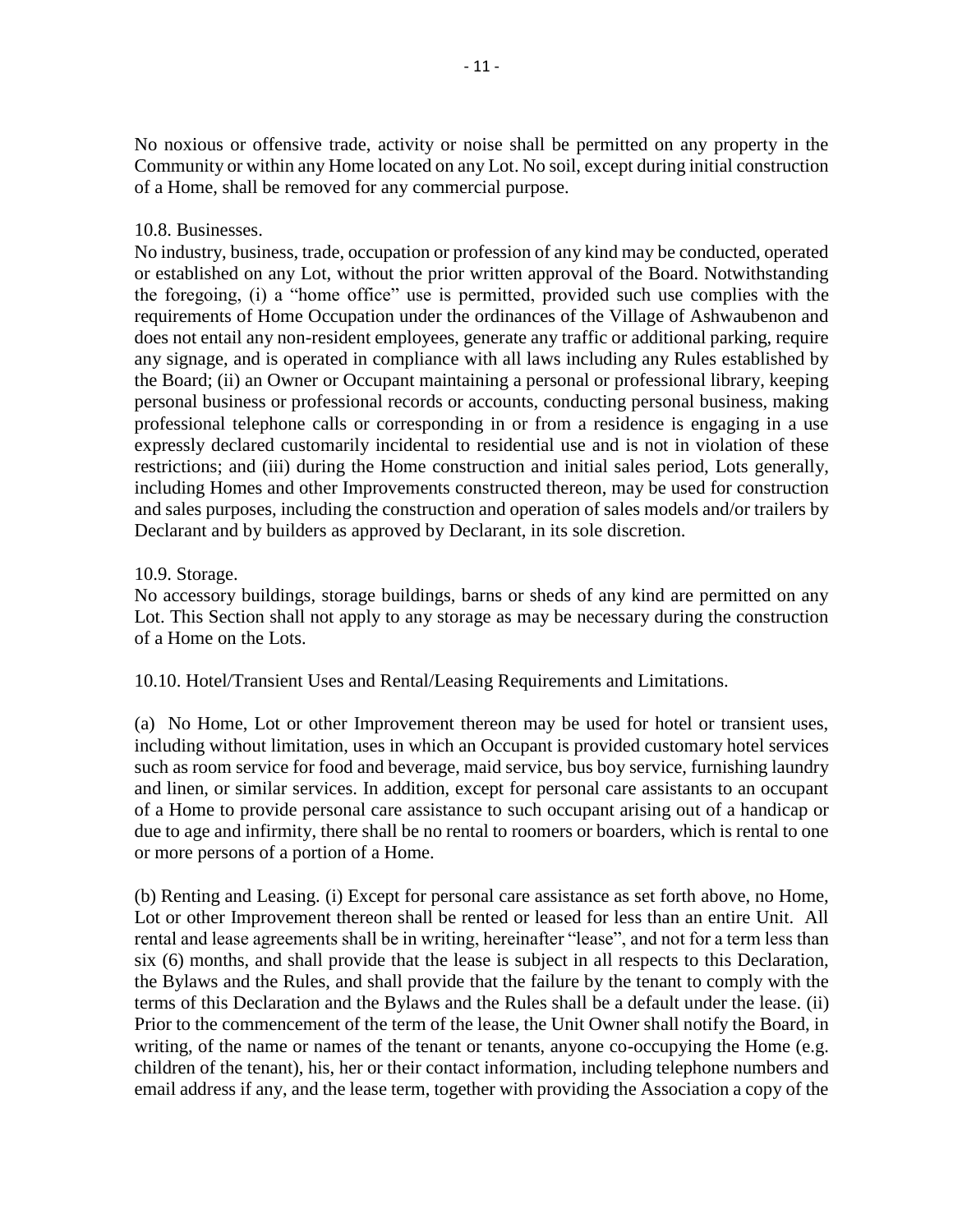lease and any amendments or future extensions thereof. The Owner shall be responsible to the Association for any violation of this Declaration, the Bylaws and the Rules. (iii) In addition, in order to maintain the character of the Community as primarily a housing community for owner-occupants, the Association or its Board, from time to time, may adopt rules limiting or restricting the number of Homes that may be leased, provided that no such rule shall limit or restrict the right of (i) an institutional first mortgagee, insurer or guarantor, or entity established by such institutional first mortgagee, insurer, guarantor to hold title, which takes title to a Home as the purchaser at foreclosure sale, by deed in lieu of foreclosure or by assignment or (ii) Declarant, or Declarant's assignee who becomes a successor developer of the Condominium, to rent a Home or Homes owned by Declarant or such successor. iv. Except as may be further restricted by the Association or its Board as set forth above , no more than ten percent (10% ) of the Homes may be leased at any time on a first come first serve basis by the Declarant or Home Owners. Such Homes may continue to be leased for as long as they have not been un-leased for a consecutive twelve (12) month period. Thereafter such previously leased Home shall be replaced by the next eligible Home that has been requested permission to be leased by its Owner or the Declarant. The Association shall maintain a list of Homes exceeding the 10% leasing limit (or lower limit if such lower limit is established by the Association or its Board) whose Owner or the Declarant has requested in writing that the Home be placed on the list to be leased. This list shall be used in order of receipt of the request to lease to determine priority if a lease opportunity becomes available pursuant to the leasing provisions of this Declaration, Bylaws or Rules and Regulations.

#### 10.11. Vehicles.

The Board is granted the power and the authority to create and enforce reasonable Rules concerning placement and the parking of any vehicle permitted on or in the Community. In addition to its authority to levy Individual Lot Assessments as administrative charges for the violation of the Rules, the Board shall be authorized to cause the removal of any vehicle violating this Declaration or such Rules. Without limitation to other Rules which may be adopted by the Board, no commercial vehicle, recreational vehicle, or motorcycle and no boat, trailer, hitch or other similar personal property shall at any time be parked or stored on any part of the Community other than in a garage. Pursuant to rules and regulations adopted by the Board, driveways may be used to park operable automobiles and trucks up to twenty-two feet (22') in length. The parking of commercial vehicles, recreational vehicles, motorcycles, boats, trailers, or other similar personal property on a driveway, shall be limited to periods necessary for loading and unloading. Furthermore, no automobile, truck or other motor-driven vehicle, or trailer, in a condition where it is unlicensed, unregistered, apparently inoperable, extensively damaged, disabled, dismantled, or otherwise not in a condition to be lawfully operated upon the public highway, or any vehicle component or part, shall be placed, parked or stored on any Lot for a period of time longer than ten (10) days. After such time the vehicle, trailer or part shall be deemed to be a nuisance, and may be removed by the Association, at the Lot Owner's expense.

#### 10.12. Trash

Except for the reasonably necessary activities of Declarant and by builders and developers approved by Declarant during the active development of during the original development of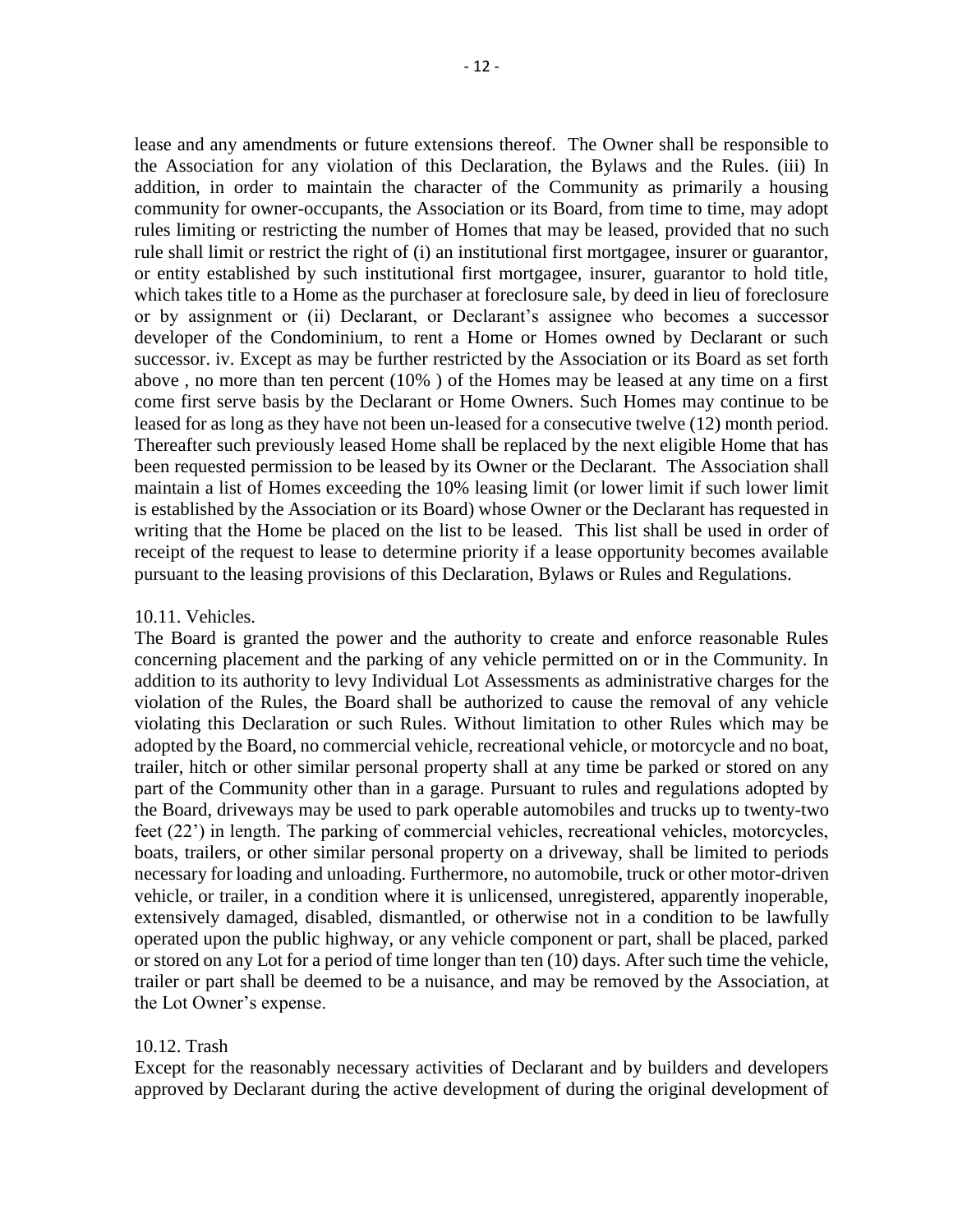the Community, no burning or storage of trash of any kind shall be permitted in the Community. All trash shall be deposited in covered, sanitary containers, and these containers shall at all times be garage kept, or otherwise screened from view from any other Lot or street, except when temporarily placed outside for trash collection. No emptied trash containers shall be allowed to remain visible for more than twelve (12) hours following the trash pick-up.

## 10.13. Antennae, Satellite Dishes and Surveillance Equipment.

Except as otherwise required by federal, state or local law, no outside television or radio aerial or antenna, or other aerial or antenna, including satellite receiving dishes, for reception or transmission, shall be installed or maintained in the Community except for satellite receiving dishes thirty (30) inches in diameter or smaller, positioned so as to minimize visibility from any street. Except as reasonably necessary to monitor an entrance to a Home, no surveillance, video or other monitoring equipment shall be installed on any Lot or on the exterior of a Home.

## 10.14 Utility Lines.

All utility lines in the Community shall be underground, subject only to exceptions for governmental authorities having jurisdiction, utility companies, Declarant and the Board.

## 10.15. Tanks.

No tanks for the storage of propane gas, fuel oil or any other combustible substance shall be permitted to be located above or beneath the ground of any Lot except that up to two (2) propane tanks, of the size customarily used in residential propane gas grills are permitted for use with the propane gas grill. This Section shall not apply during the construction of any homes on the Lots or to any Lot containing Declarant's sales trailer.

# 10.16. Mailbox.

Declarant shall designate and install a curbside mailbox for each Home, with a design and composition that will provide uniformity to the Community. Each mailbox shall have the street numbers for the Lot served. If the mailbox is damaged, destroyed or deteriorates, then the Association, as a Common Expense, shall repair or replace such mailbox with an identical mailbox, or if unavailable, with another of a like kind, design, pattern and color as initial mailbox. If the Owner of Lot or the Owner's family, guests or invitees is responsible for damage to a mailbox, the Owner's Lot shall be subject to an Individual Lot Assessment.

#### 10.17. Fencing.

Except as otherwise provided herein, no fence may be constructed on any Lot except those installed by Declarant or the Association or a fence replacing a fence that was installed by Declarant or the Association.

#### 10.18. Swimming Pools/Location of Hot Tubs or Spas.

No above-ground or in-ground swimming pool shall be permitted upon any Lot except that this restriction shall not prohibit the installation of a hot tub or sauna, so long as such hot tub or sauna is designed for no more than eight (8) adults and is located within the rear yard in area formed by extending the sides of the Home.